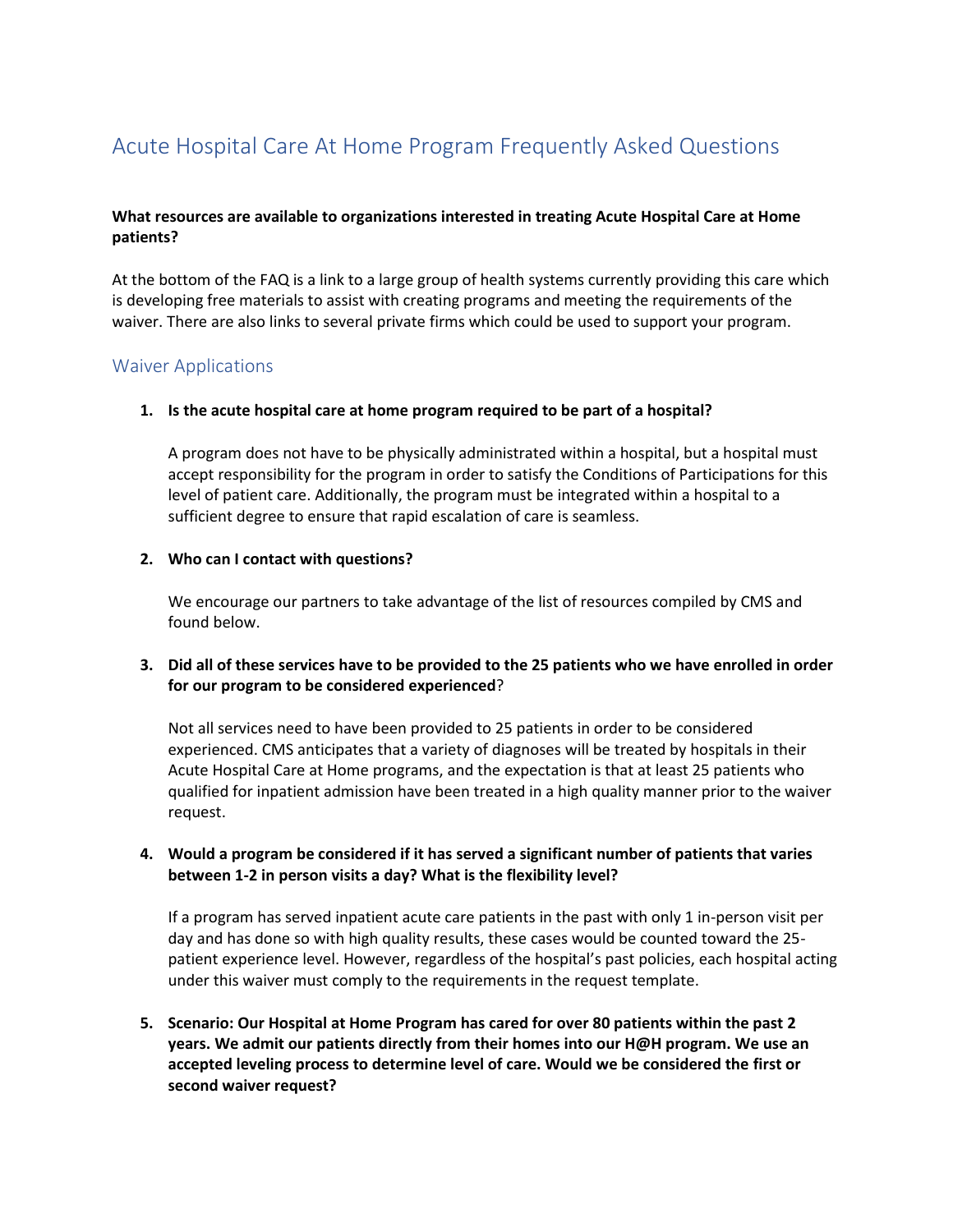Experience treating inpatient-level patients with an accepted patient leveling process can be used to qualify for the expedited/experienced waiver request pathway. If approved, your hospital will need to adjust its admission policies to meet those listed on the waiver request template.

#### **6. If my hospital system has multiple hospitals providing acute hospital care at home, should I submit a waiver request for each hospital?**

Yes. CMS monitors inpatient care at the hospital level, and a separate waiver request is required for each facility. However, if the services are run by the same group within a health system, CMS understands that each request could appear very similar.

#### **7. Does my organization have to report to OASIS to participate in the Acute Hospital Care at Home initiative?**

No, this program is designed for patients who meet acute inpatient or overnight observation admission criteria for hospital-level care. The patient's home is considered part of the hospital during the admission.

#### **8. Is there a deadline for applying for waiver requests?**

No, there is not a defined deadline. However, this waiver is only in effect for the duration of the COVID-19 Public Health Emergency.

# Admission and Location of Care

#### **1. Do all patients need to enter the Acute Hospital Care at Home program from brick and mortar hospitals?**

Yes, all patients must enter Acute Hospital Care at Home from either an Emergency Department or an inpatient hospital setting.

#### **2. Does the patient's home in Acute Hospital Care at Home meet the hospital physical structure requirements in the Hospital Conditions of Participation?**

The Life Safety Code and Health Care Facilities Code flexibility guidance applies to alternate care sites. However, any of the temporary locations or alternate care sites would need to be approved by the hospital's state. It is important for hospitals to work with their states to determine if this model would be meet the licensure requirements for individual states.

#### **3. Does "at home" include people living in assisted living or nursing home facilities?**

Many existing Acute Hospital Care at Home programs provide this level of care in assisted living but this waiver is not intended to be used by nursing home facilities. If care is provided in these facilities by a hospital, the hospital must work with the facility to ensure that there are not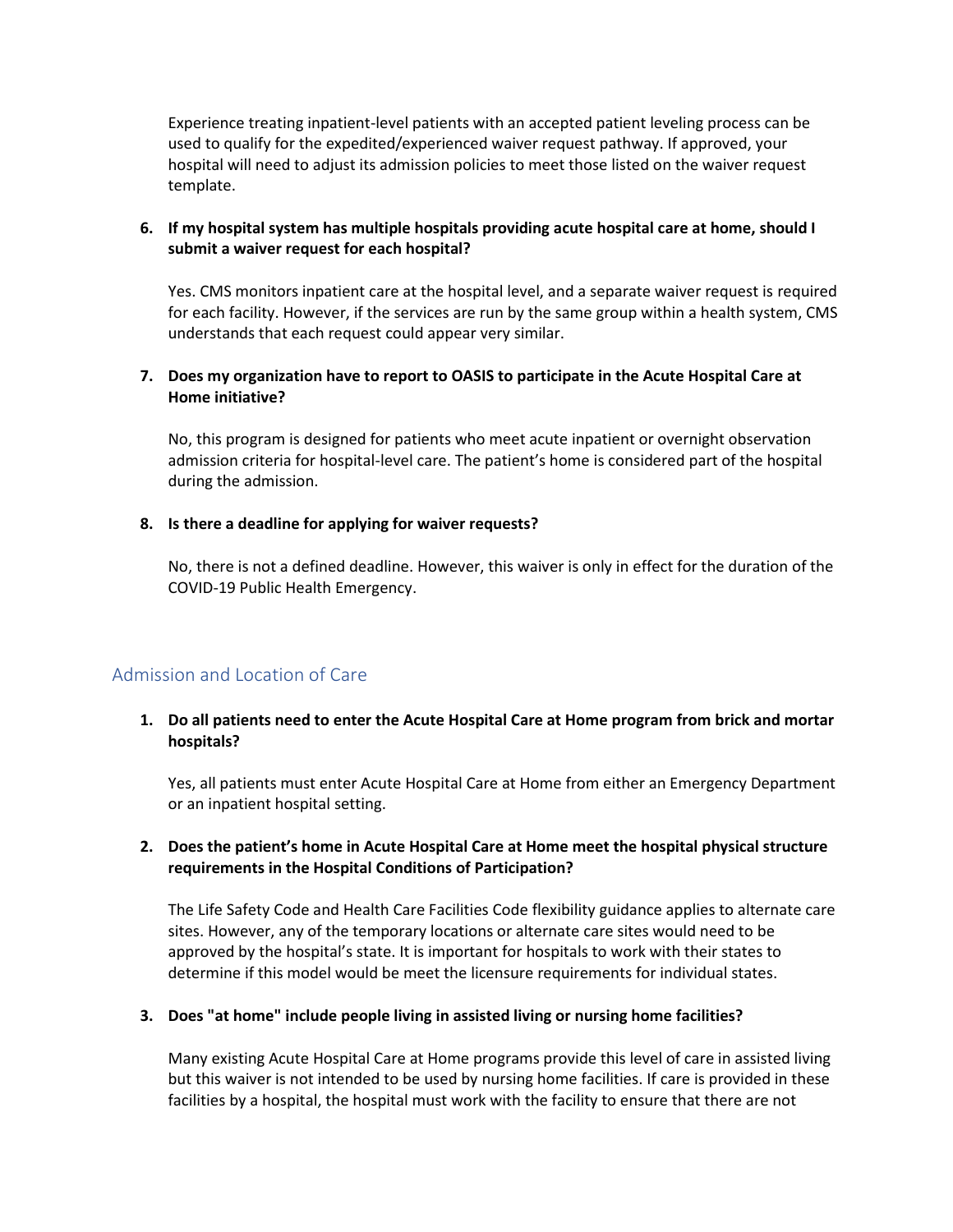duplicate state or federal payments to facilities while a hospital is being paid for inpatient level care.

#### **4. Could the initial in-person provider exam be performed by the inpatient hospitalist or ED physician before patient is transferred to home?**

The in-person provider exam may be performed by the inpatient hospitalist or admitting provider prior to the patient being transferred home. The in-person evaluation should be performed by the same provider completing the admission History and Physical exam documentation and admission orders and should be consistent with existing hospital policies.

#### **5. Do you plan to expand this program to patients who meet observation criteria?**

This waiver is intended to extend flexibility to patients who meet inpatient admission criteria, although it does not preclude treatment of observation status patients to the extent allowed by prior Public Health Emergency waivers.

# Daily Operations and Staffing, including Patient Monitoring

#### 1. **Are there any EHR documentation requirements?**

Documentation should be consistent with existing hospital policies for inpatient admissions.

### **2. Are there requirements for the remote monitoring (i.e. Blood Pressure, Electrocardiogram, Oxygen Saturation)?**

A minimum of two sets of in-person vital signs are required daily and remote monitoring should be consistent with existing hospital policies and standards of care. Remote monitoring can be continuous or intermittent, and the intensity should be appropriate to each patient's management needs.

## **3. Are there different expectations of provider assessment if the visits can be remote? Do you require the type of technology that allows a provider to listen to lungs/heart etc.?**

Assistive technology, including auscultative transmission of heart and lung exams, can be used as needed, although it is also acceptable to verify these parts of the exam with the nurse and exclude them from the physician daily exam if they are not indicated based on the patient's condition. If this part of the exam being conducted by a physician/APP is indicated based on the clinical evaluation of a team member, it should be performed via technological transmission or in-person examination. Provider assessments should be consistent with the existing medical staff policies for requirements for physical assessments.

#### **4. Can virtual visits count as in-person visits to meet the twice a day in person visit requirement?**

There must be at least two in-person visits daily. If the required daily RN visit, (remote or inperson) determines that both required in-person visits may be completed by a Mobile Integrated Health paramedic, if deemed consistent with the optimal plan for the patient's care.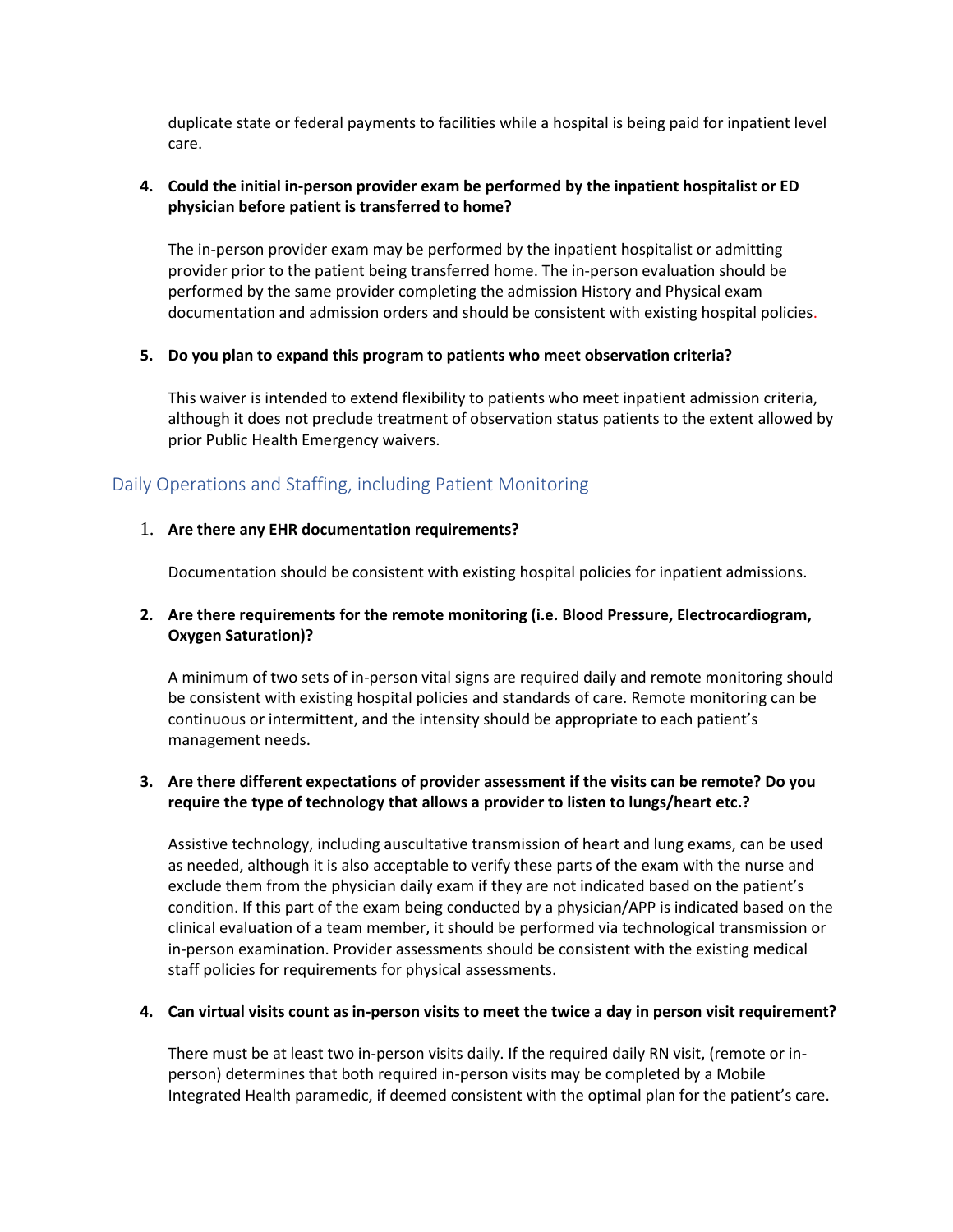If the team RN determines that an RN should see the patient in-person, one of the two daily inperson visits must be performed by an RN.

#### **5. Can the two required in-person visits be completed by an APP in addition to an RN/paramedic?**

The two in-person visits can be completed by an APP, but they do not substitute for the role of an RN in the patient's care and must cover the expected care delivered by an RN, including the establishment of an appropriate nursing plan for the patient.

## **6. Does the allowed use of Mobile Integrated Health paramedic for visits require that the paramedic be part of a MIH program? Alternatively, can a person who has a paramedic credential who works for EMS agency, but is not part of a MIH program be used?**

The paramedic needs to be recognized by an official body as being Mobile Integrated Health/Community Paramedicine (MIH/CP). Some states use specific licenses for MIH programs to recognize the additional training required to be considered MIH. Additionally, MIH paramedics must receive constant medical direction if not abiding by a protocol. The paramedic used in the MIH role needs to be employed or under contract with the hospital to provide the MIH service. The hospital is responsible for the services and care provided by this team member. There may be scenarios where a formal certification is not available or easily obtained in certain areas - in this case, please reach out to **AcuteHospitalCareAtHome@cms.hhs.gov** to discuss your particular circumstance.

## **7. Can other ancillary services (PT/OT/SLP/Social Work) provide visits virtually or do they need to be in person?**

These services can be provided in a manner that meets the individual needs of the patient and consistent with their plan of care. Aspects of their care may be performed virtually or in-person based on the patient's needs and condition.

#### **8. Can therapists from a partner or contracted home health agency deliver therapy services?**

Yes, they can. If therapy services are provided by therapists who work for a partner home health agency, the services should not be delivered as part of an episode of home health care. They should be supervised by the attending (MD or APP) overseeing the care plan for the Acute Hospital admission and documented in the hospital record.

#### **9. Are patients allowed to self-administer their medications?**

Patients can administer their own medications, if that is not in violation of the policies of the hospital overseeing the Acute Hospital Care at Home program.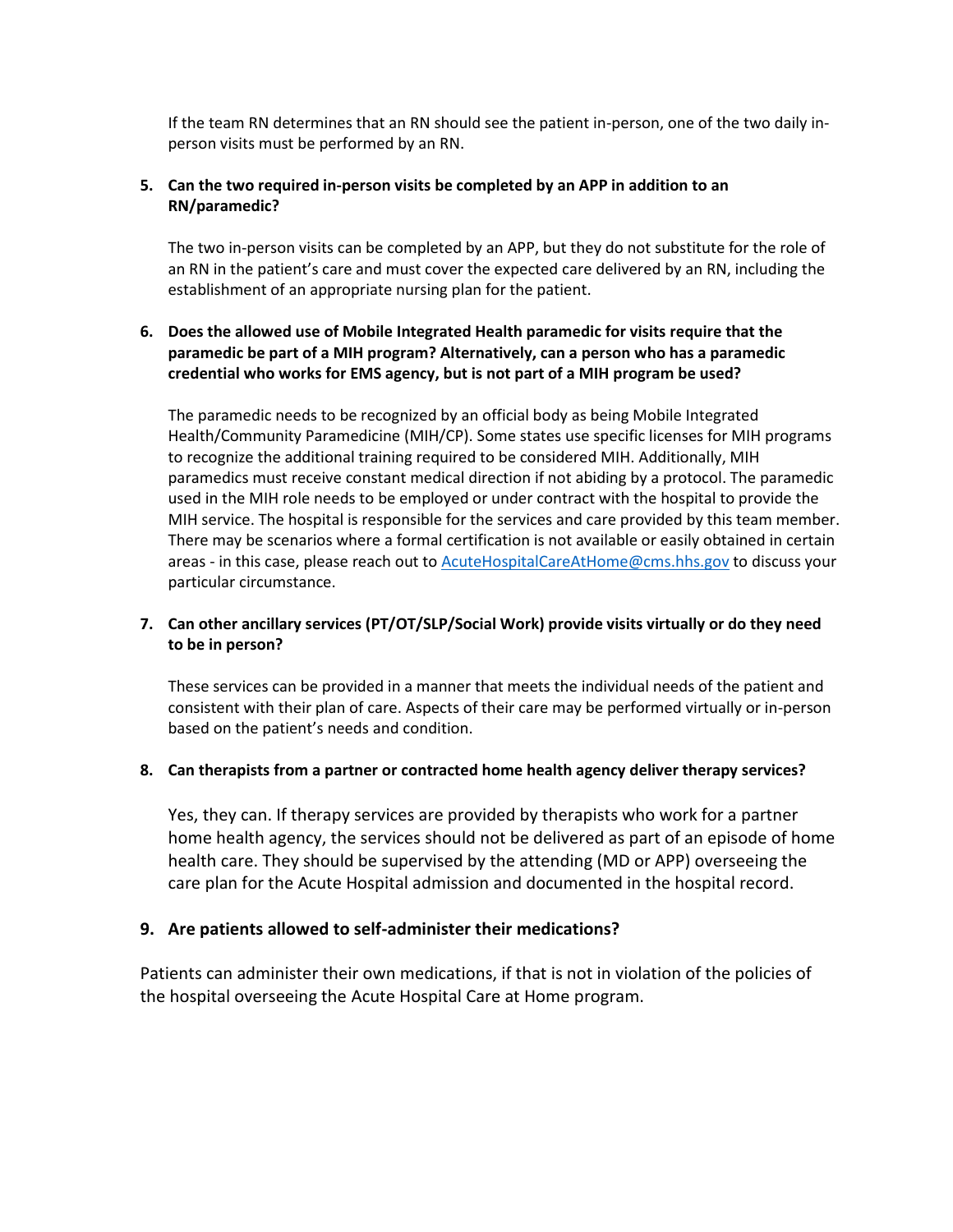# Emergency Contact with Patients

#### **1. Can phone contact meet the emergency audio connection criteria?**

Yes, audio communication can meet this criterion as long as there is immediate connection to the Acute Hospital Care at Home team as described in the waiver request template.

# Medicare Payment Policies/Acute Admission Criteria

#### **1. How does the two midnight rule fit into the process and expectations for levelling?**

This waiver addresses Hospital Conditions of Participation relating to nursing services for inpatient admissions. It does not alter or affect leveling expectations.

#### **2. This waiver would require significant resources to provide care. How will this be reimbursed and is this at an increased rate to cover initial costs?**

Medicare inpatient payment policies and rates have not changed as a result of this waiver. Medicare inpatient payments to a hospital will be the same as they would have been if the care was provided in a traditional inpatient setting.

### **3. Given that we will be reimbursed under the DRG, are we able to bill our standard room & board (or bed) charge for each day the patient is admitted under Hospital at Home?**

Medicare inpatient payment policies, billing requirements, and cost reporting requirements have not changed because of this waiver. Hospitals should bill appropriately for services provided consistent with the existing Medicare policies and requirements.

#### **4. Do patients require levelling every 3 days, or just at the time of admission?**

This waiver does not change any requirements other than the specific Hospital Conditions of Participation noted. An accepted levelling process needs to be used and all other requirements are expected to be met.

#### **5. Will the waiver be applicable to the Medicare Advantage (MA) beneficiaries?**

Nothing in this waiver prevents Medicare Advantage beneficiaries from being treated with this level of care, if the local MA plan is in agreement.

#### **6. Is there forthcoming information on billing/coding?**

All billing and coding requirements remain the same as those for inpatients treated at other alternative care locations operated by the hospital during the PHE.

#### **7. Should claims be submitted as inpatient for the full length of stay until dismissed from the Home Hospital setting and will it be paid based on the DRG?**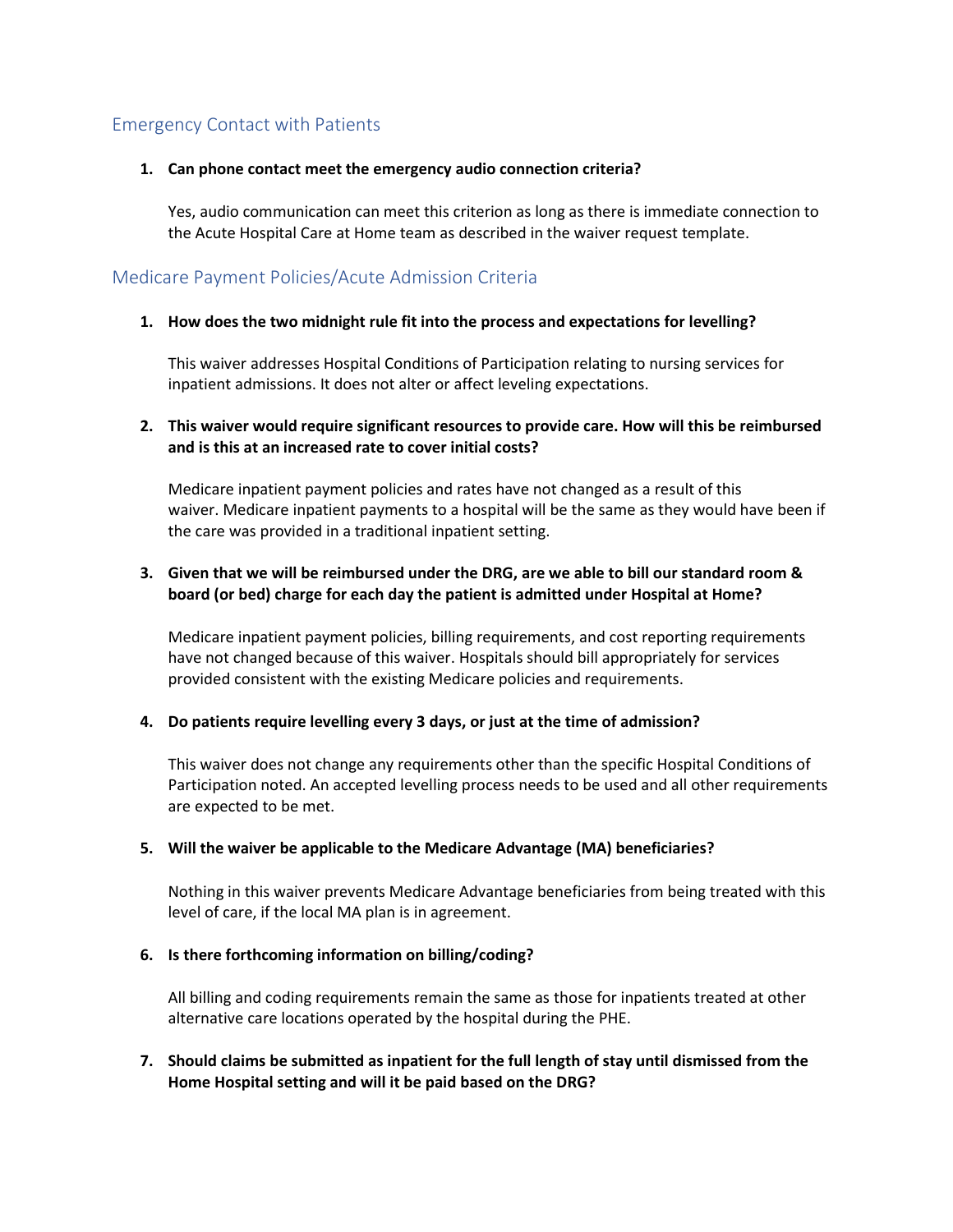All billing and coding requirements remain the same as those for inpatients treated at other alternative care locations operated by the hospital during the PHE. Medicare inpatient payment policies and rates have not changed because of this waiver. Medicare inpatient payments to a hospital will be the same as they would have been if the care were provided in a traditional inpatient setting.

#### **8. Which DRG's are applicable to this program?**

DRG's which are appropriate for the level of care and the clinical condition of the patient are applicable. Medicare inpatient payment policies and rates have not changed because of this waiver.

# Reporting and Data Collection

**1. If our acute hospital care at home program provides services to more than one hospital, are we required to report our quality metrics separately?**

Yes, similar to above, each hospital is required to report its required data at the hospital level. The hospital is legally responsible for care of the patient, regardless of contractual arrangement.

### **2. Given that a hospital POS will be used to submit charges, is CMS able to track admissions or access data about these patients, other than our monthly submission?**

CMS is evaluating methods for tracking admissions as this initiative progresses. Full data collection details will be available soon, and they may include ways of tracking admissions for future analysis.

## **3. A patient in our program was sent back to the ED to rule out cardiac chest pain, then returned back to her home to continue care after tests were negative. She was later discharged from inpatient care without further incidents. Does this count as an "escalation" in our reporting measures?**

No, this would not count as an escalation. An escalation requires that a patient be transferred to a different unit of the inpatient stay (i.e. from home to hospital floor/ICU).

# Resources for Programs

While numerous organizations have experience with providing acute hospital care at home, most hospitals do not. However, CMS believes there are innovative systems which currently have the infrastructure and teams to take part in this initiative and seeks to provide resources to assist if needed. This will be updated as needed.

Implementation assistance can be separated into those based in academia vs the private sector. CMS does not endorse any of the organizations providing these resources; this listing is for informational purposes only.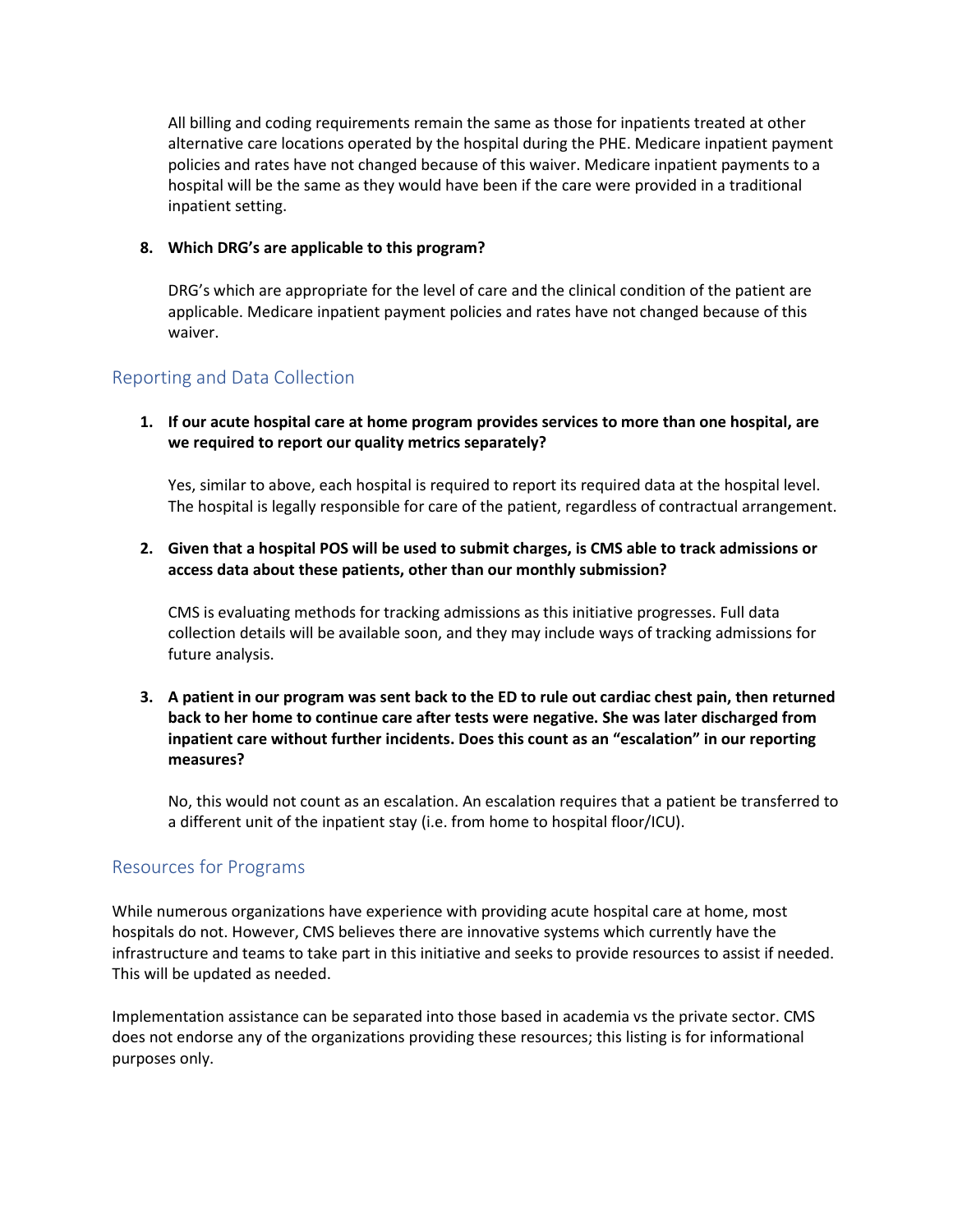#### Health Systems and Academia-based Resources

#### *Hospital at Home Users Group*: https://hahusersgroup.org/sites/

Support for Hospital at Home (and similar) groups aimed at sharing resources, disseminating best practices, and expanding the reach of programs. Material is publicly available and free. The site Includes links to a large number of health systems currently providing this type of care.

*Hospital at Home consulting group through Johns Hopkins Medicine* -

#### http://www.hospitalathome.org/develop-your-program/toolkit.php

Hospital at Home offers expertise and technical assistance to help institutions evaluate whether they should adopt the program as well as to support the implementation and reduce start up timelines.

#### Detailed research publications

Randomized Controlled Trial describing the Brigham and Women's Hospital model :

Levine DM, Ouchi K, Blanchfield B, Saenz A, Burke K, Paz M, Diamond K, Pu CT, Schnipper JL. Hospital-Level Care at Home for Acutely Ill Adults: A Randomized Controlled Trial. Ann Intern Med. 2020 Jan 21;172(2):77- 85. doi: 10.7326/M19-0600. Epub 2019 Dec 17. PMID: 31842232.

Case-control study showing decreased ED visits, readmissions, SNF admissions in 30-day post- acute period with improved patient experience and no difference in death rates:

Federman AD, Soones T, DeCherrie LV, Leff B, Siu AL. Association of a Bundled Hospital-at-Home and 30-Day Postacute Transitional Care Program With Clinical Outcomes and Patient Experiences. JAMA Intern Med. 2018;178(8):1033–1040. doi:10.1001/jamainternmed.2018.2562

Publication by Johns Hopkins School of Medicine regarding acute hospital care at home for selected patients:

Leff B, Burton L, Mader SL, Naughton B, Burl J, Inouye SK, Greenough WB 3rd, Guido S, Langston C, Frick KD, Steinwachs D, Burton JR. Hospital at home: feasibility and outcomes of a program to provide hospital-level care at home for acutely ill older patients. Ann Intern Med. 2005 Dec 6;143(11):798-808. doi: 10.7326/0003- 4819-143-11-200512060-00008. PMID: 16330791.

#### Private Sector (Listed Alphabetically)

#### *Biofourmis* - https://www.biofourmis.com/home-hospital/

Biofourmis advertises that it uses patient physiology data and advanced analytics to improve clinical outcomes with its clinically validated, predictive platform.

*Contessa Health* – https://contessahealth.com/solutions/health-systems/

Contessa advertises a Home Recovery Care program which claims a "turnkey solution" to assist health systems provide acute hospital care at home.

*Conversa Health* - [www.conversahealth.com/](http://www.conversahealth.com/)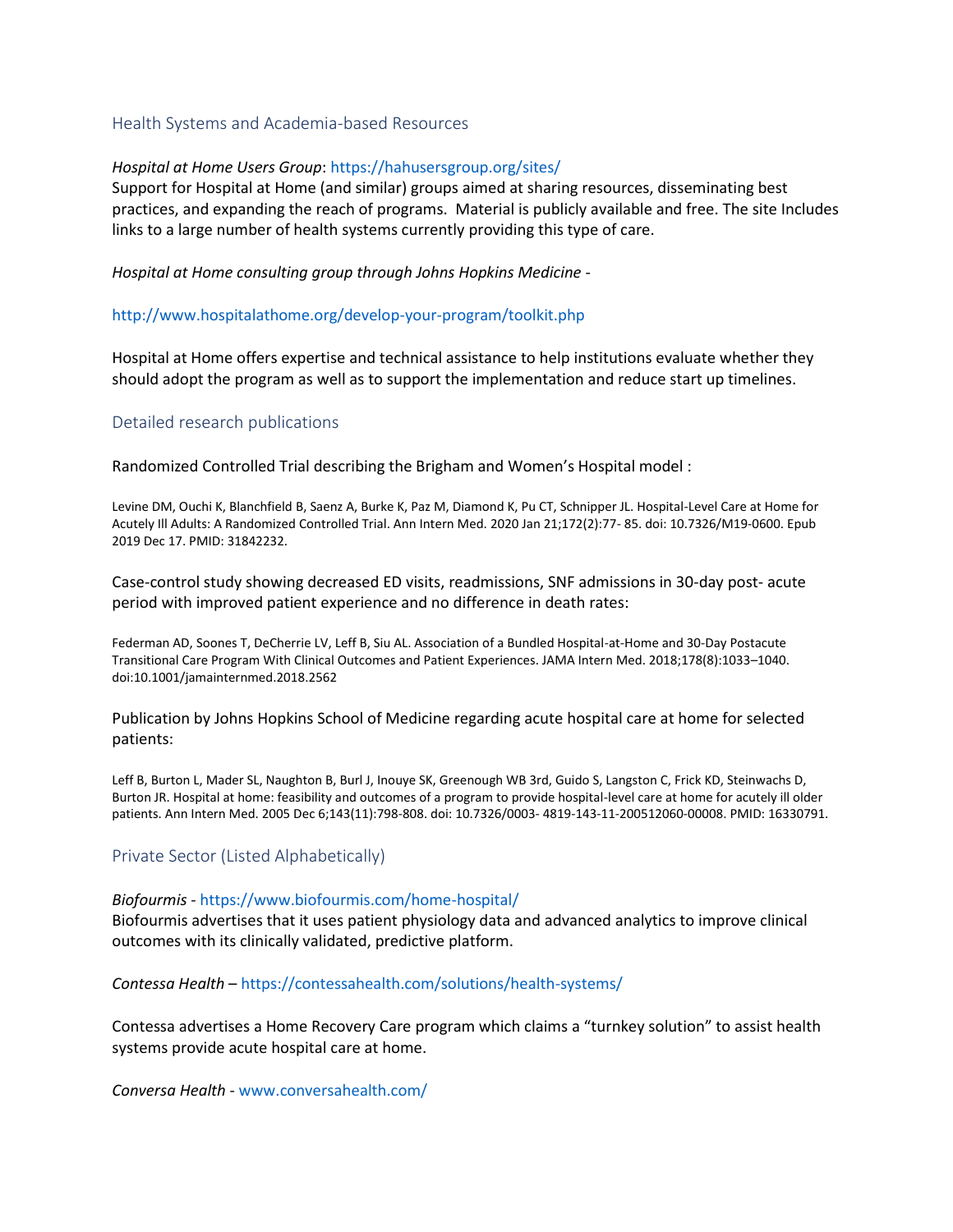Conversa advertises a Virtual Care and Triage platform that automates communication between care teams and their patients to drive better engagement, greater efficiency and better patient outcomes.

#### *Current Health* - https://currenthealth.com/

Current Health advertises that it provides a single, enterprise platform to capture patient health at home using state-of-the-art monitoring to meet the needs of all patient populations.

#### *Dispatch Health -* https://www.dispatchhealth.com/

Dispatch Health advertises that it can hire, schedule, supply and manage Emergency Room trained practitioners that can work with existing clinical models to address high acuity medical needs.

#### *Locus Health -* https://www.locushealth.com/

Locus Health advertises that it provides a tailored remote monitoring, patient engagement and navigation platform and partners with health systems to make care management at home a reality.

#### *Medically Home* - https://www.medicallyhome.com/

Medically Home advertises that it works with leading health systems that are looking to develop a new care model by shifting volume out of the brick-and-mortar hospital and creating additional bed capacity.

#### *Twistle* - https://www.twistle.com/

Twistle advertises that it automates patient-centered, HIPAA-compliant communication between care teams and patients to drive better outcomes.

#### *Vivify* - https://www.vivifyhealth.com/

Vivify advertises that it can help launch and scale comprehensive, effective remote care programs for chronic and post-acute care as well as wellness management.

#### Example of published Inclusion and Exclusion criteria

*Levine DM, Ouchi K, Blanchfield B, et al. Hospital-Level Care at Home for Acutely Ill Adults: A Randomized Controlled Trial. Ann Intern Med. 2020;172(2):77-85. doi:10.7326/M19-0600 https://www.acpjournals.org/doi/pdf/10.7326/M19-0600*